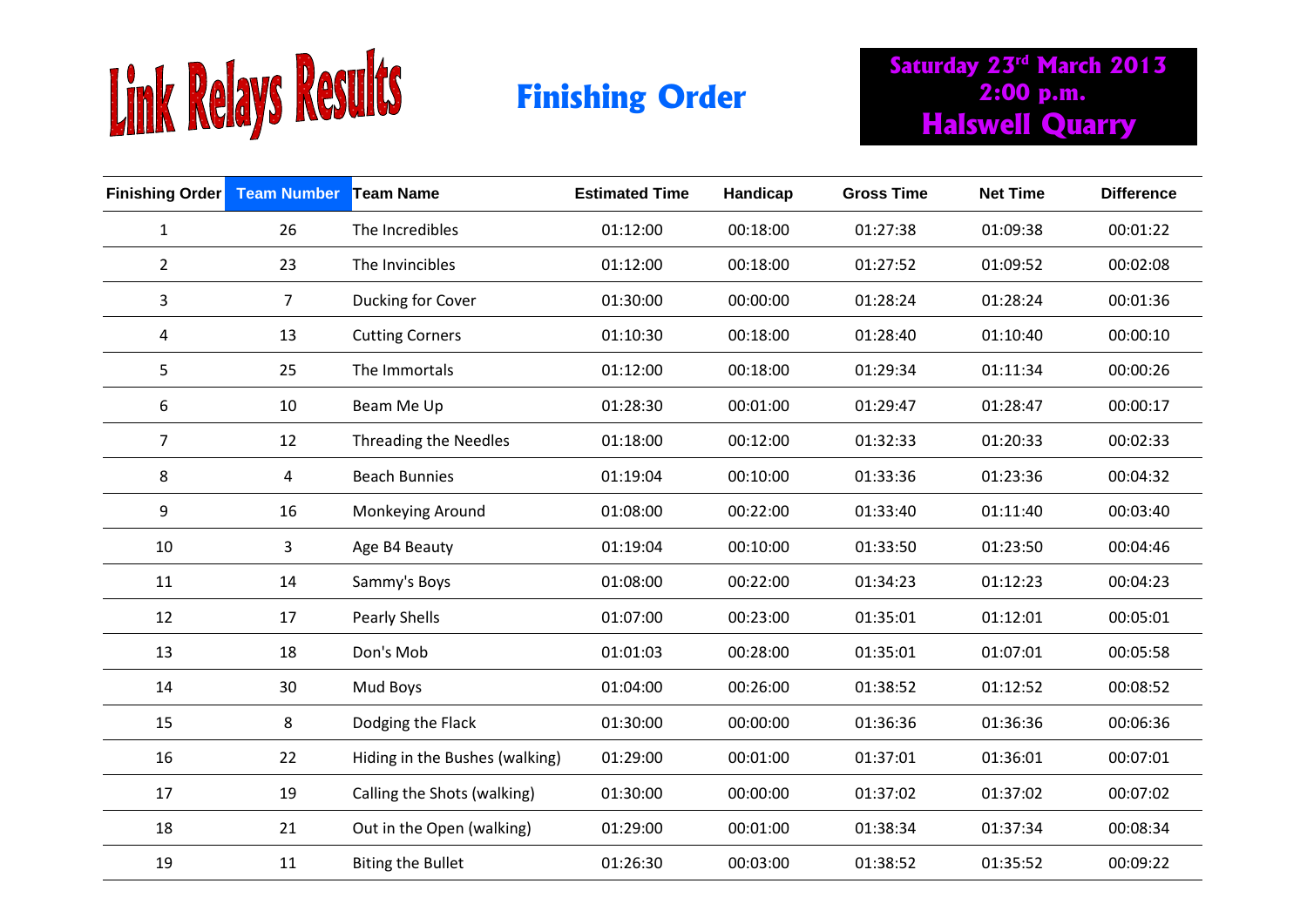

## **Fastest Team Times**

**Saturday 23rd March 2013 2:00 p.m. Halswell Quarry**

| Finishing Order Team Number Team Name |                |                                | <b>Gross Time</b> | Handicap | <b>Net Time</b> | <b>Estimated Time</b> | <b>Difference</b> |
|---------------------------------------|----------------|--------------------------------|-------------------|----------|-----------------|-----------------------|-------------------|
| 13                                    | 18             | Don's Mob                      | 01:35:01          | 00:28:00 | 01:07:01        | 01:01:03              | 00:05:58          |
| $\mathbf{1}$                          | 26             | The Incredibles                | 01:27:38          | 00:18:00 | 01:09:38        | 01:12:00              | 00:01:22          |
| $\overline{2}$                        | 23             | The Invincibles                | 01:27:52          | 00:18:00 | 01:09:52        | 01:12:00              | 00:02:08          |
| 4                                     | 13             | <b>Cutting Corners</b>         | 01:28:40          | 00:18:00 | 01:10:40        | 01:10:30              | 00:00:10          |
| 5                                     | 25             | The Immortals                  | 01:29:34          | 00:18:00 | 01:11:34        | 01:12:00              | 00:00:26          |
| 9                                     | 16             | Monkeying Around               | 01:33:40          | 00:22:00 | 01:11:40        | 01:08:00              | 00:03:40          |
| 12                                    | 17             | Pearly Shells                  | 01:35:01          | 00:23:00 | 01:12:01        | 01:07:00              | 00:05:01          |
| 11                                    | 14             | Sammy's Boys                   | 01:34:23          | 00:22:00 | 01:12:23        | 01:08:00              | 00:04:23          |
| 14                                    | 30             | Mud Boys                       | 01:38:52          | 00:26:00 | 01:12:52        | 01:04:00              | 00:08:52          |
| 7                                     | 12             | Threading the Needles          | 01:32:33          | 00:12:00 | 01:20:33        | 01:18:00              | 00:02:33          |
| 8                                     | 4              | <b>Beach Bunnies</b>           | 01:33:36          | 00:10:00 | 01:23:36        | 01:19:04              | 00:04:32          |
| 10                                    | 3              | Age B4 Beauty                  | 01:33:50          | 00:10:00 | 01:23:50        | 01:19:04              | 00:04:46          |
| 3                                     | 7 <sup>1</sup> | Ducking for Cover              | 01:28:24          | 00:00:00 | 01:28:24        | 01:30:00              | 00:01:36          |
| 6                                     | 10             | Beam Me Up                     | 01:29:47          | 00:01:00 | 01:28:47        | 01:28:30              | 00:00:17          |
| 19                                    | 11             | <b>Biting the Bullet</b>       | 01:38:52          | 00:03:00 | 01:35:52        | 01:26:30              | 00:09:22          |
| 16                                    | 22             | Hiding in the Bushes (walking) | 01:37:01          | 00:01:00 | 01:36:01        | 01:29:00              | 00:07:01          |
| 15                                    | 8              | Dodging the Flack              | 01:36:36          | 00:00:00 | 01:36:36        | 01:30:00              | 00:06:36          |
| 17                                    | 19             | Calling the Shots (walking)    | 01:37:02          | 00:00:00 | 01:37:02        | 01:30:00              | 00:07:02          |
| 18                                    | 21             | Out in the Open (walking)      | 01:38:34          | 00:01:00 | 01:37:34        | 01:29:00              | 00:08:34          |